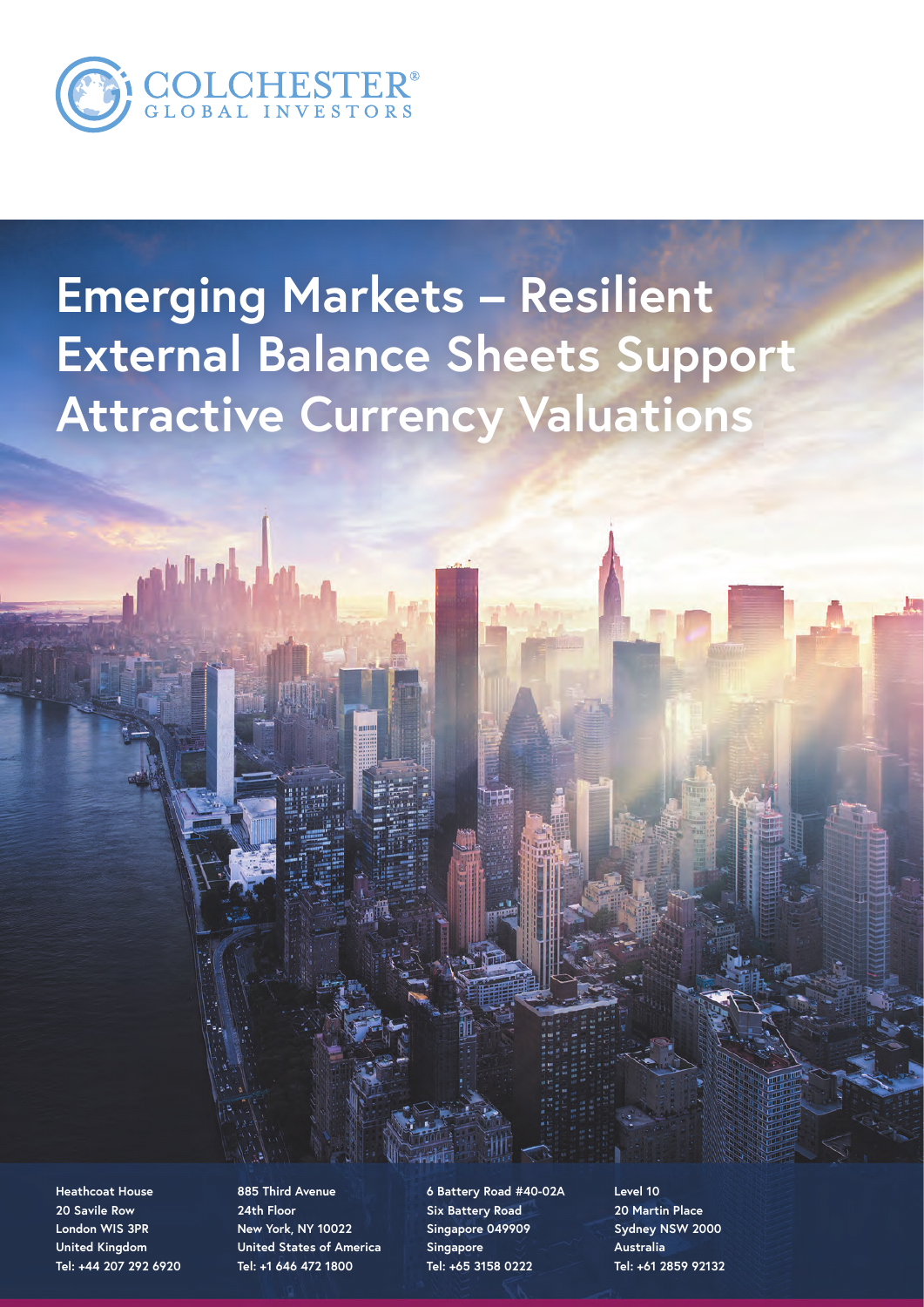

Local currency emerging market debt (LMD) was under pressure in 2018 (along with a number of other asset classes), with the JP Morgan GBI-EM Global Diversified Index Hedged/Unhedged suffering its second worst quarterly return in 10 years in the second quarter of 2018. The index declined again in the third quarter before stabilising towards the end of the year, leaving the full year return for 2018 at -6.2% in USD terms (with the USD generally strengthening against most currencies in 2018, the return from LMD was notably better in other major currencies). These negative returns in USD have been accompanied by a spike in volatility and concerns around capital outflows, hence this is an opportune moment to take a step back and reassess valuations and financial stability in the local currency LMD universe.

Significant movements in financial markets are rarely the result of a single event, rather markets are continuously reacting to a multitude of events and constantly shifting perceptions about the future. Local currency emerging markets weakened last year due to idiosyncratic problems in a number of countries (e.g. Argentina, Turkey and Brazil, to name a few) as well as global trade tensions, a strengthening US dollar and higher US Treasury yields.

Global financial conditions tightened in 2018 reducing the availability of market financing and leaving countries with significant external funding requirements exposed. In an environment of increasing concern about capital outflows from emerging markets (either real or perceived), those with a reliance on foreign inflows are clearly going to be hit first and be worst affected. This proved to be the case in 2018.

Argentina, Turkey and South Africa all started 2018 with a large reliance on international portfolio flows (see Figure 1). This exposure was compounded in Argentina by the large over-valuation of the peso in real terms relative to the US dollar at the start of the year (Colchester estimate). While domestic factors may have been the initial catalyst for the shock that occurred in both Argentina and Turkey in 2018, capital inflow subsequently dried up and their currencies experienced large depreciations. The Argentine peso declined by 26% versus the US dollar in August alone. Over the full year the Peso and Lira depreciated by 50% and 29% respectively – by some way the two worst performing currencies in the LMD investment universe (see Figure 2).

South Africa was not as negatively impacted as Argentina and Turkey in 2018. While its capital inflow needs were of the same order as the other two, its lower exposure to foreign currency denominated debt most likely cushioned the currency to some extent. Specifically, more than 80% of South Africa's total economy debt is denominated in local currency, while that drops to less than 60% in Turkey and to below 40% in Argentina. Furthermore, the South African rand commenced the year at a level slightly below fair value versus the US dollar in real terms.

## **What can we learn from this experience?**

A number of metrics may be considered when assessing a country's external vulnerability. A particularly useful one is the sum of the current account balance plus net foreign direct investment (FDI). Effectively a deficit on the current account of the balance of payments implies a country is investing more than it is saving and the gap needs to be funded from outside the country. This funding may take the form of investors purchasing debt or equity issued by corporates or the government of the country in question, or it can be in the form of direct investment. FDI tends to be a more stable and long-term source of funding as it includes mergers and acquisitions, the building of new facilities, and the reinvestment of profits - all decisions that typically are not reversed quickly. A deficit on the current account after adding back net FDI, therefore suggests a country is relying on portfolio inflows or investor decisions with a potentially shorter investment horizon to finance the gap. As Argentina and Turkey found in 2018, this funding may not always be available, or may only be available at very high interest rates.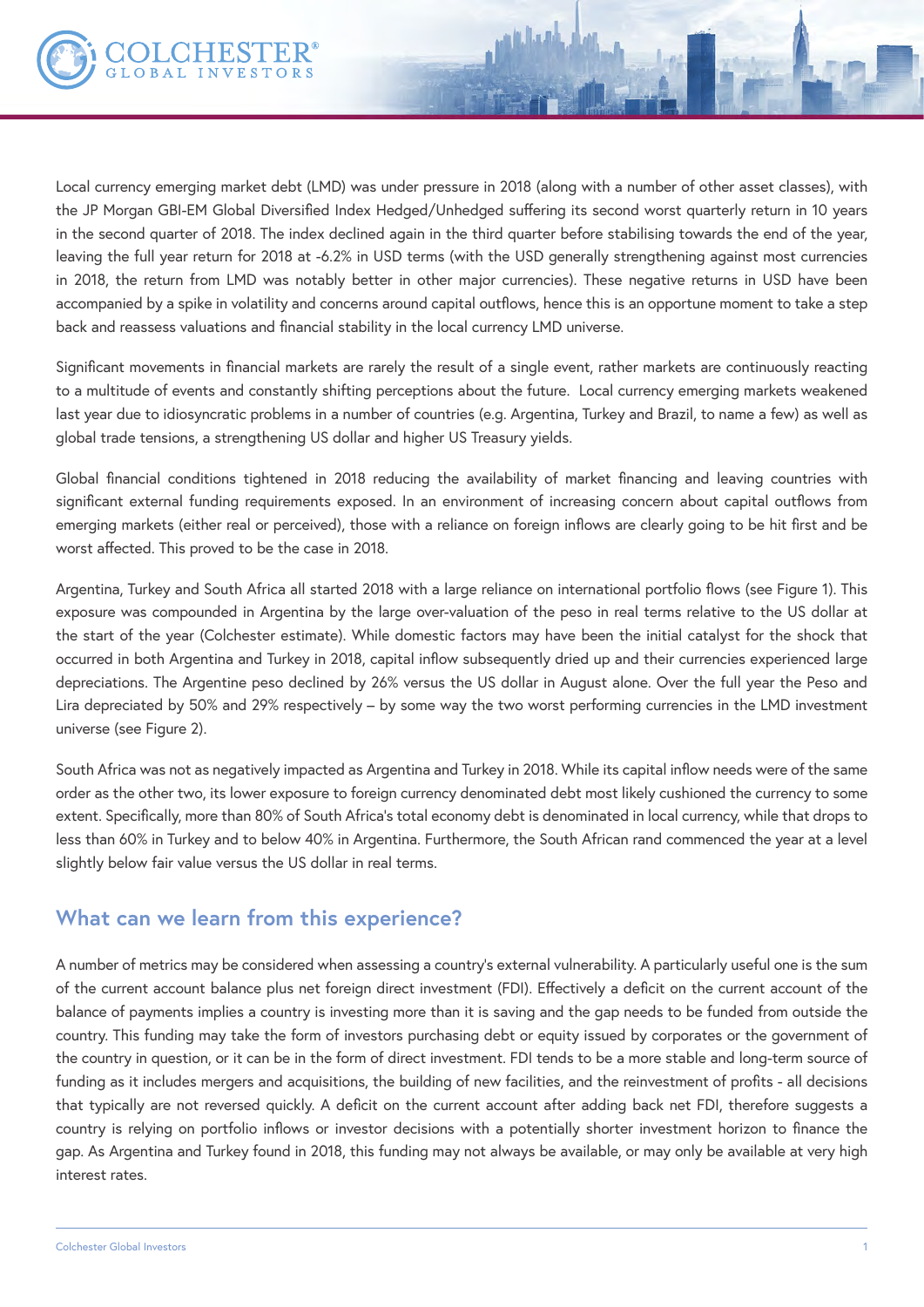

**Figure 1. Argentina, South Africa and Turkey most exposed to a tightening in global financial conditions at the beginning of 2018;**



Source: IMF, Colchester Global Investors as at 31st December 2017. Note: the size of each bubble equates to that market's weight in the JP Morgan GBI-EM Global Diversified Bond Index.

This metric is not the only one that can be used to assess a country's external vulnerability. The current account is a flow measure, so the stock of external liabilities must also be considered as well as the currency of denomination of debt. External liabilities in a foreign currency are a significant risk (unless offset by stable export earnings or dividend inflow in foreign currency), as they may give rise to a potential vicious circle between the exchange rate and the balance sheet. Currency weakness increases the size of the foreign currency denominated liabilities as a percent of GDP, negatively impacting on the country's credit quality, in turn making the currency less attractive.

Combining all these metrics, it is useful to think of a currency's vulnerability as a function of (i) its foreign capital financing need, after adjusting for long term capital inflows (FDI); (ii) the stock of debt and its currency composition; and, (iii) its real valuation. In general terms, a currency of a country with a large stock of debt that is primarily denominated in foreign currency, that has a large demand for foreign capital and possesses an overvalued currency in real terms, is clearly more vulnerable than a currency with the opposite characteristics.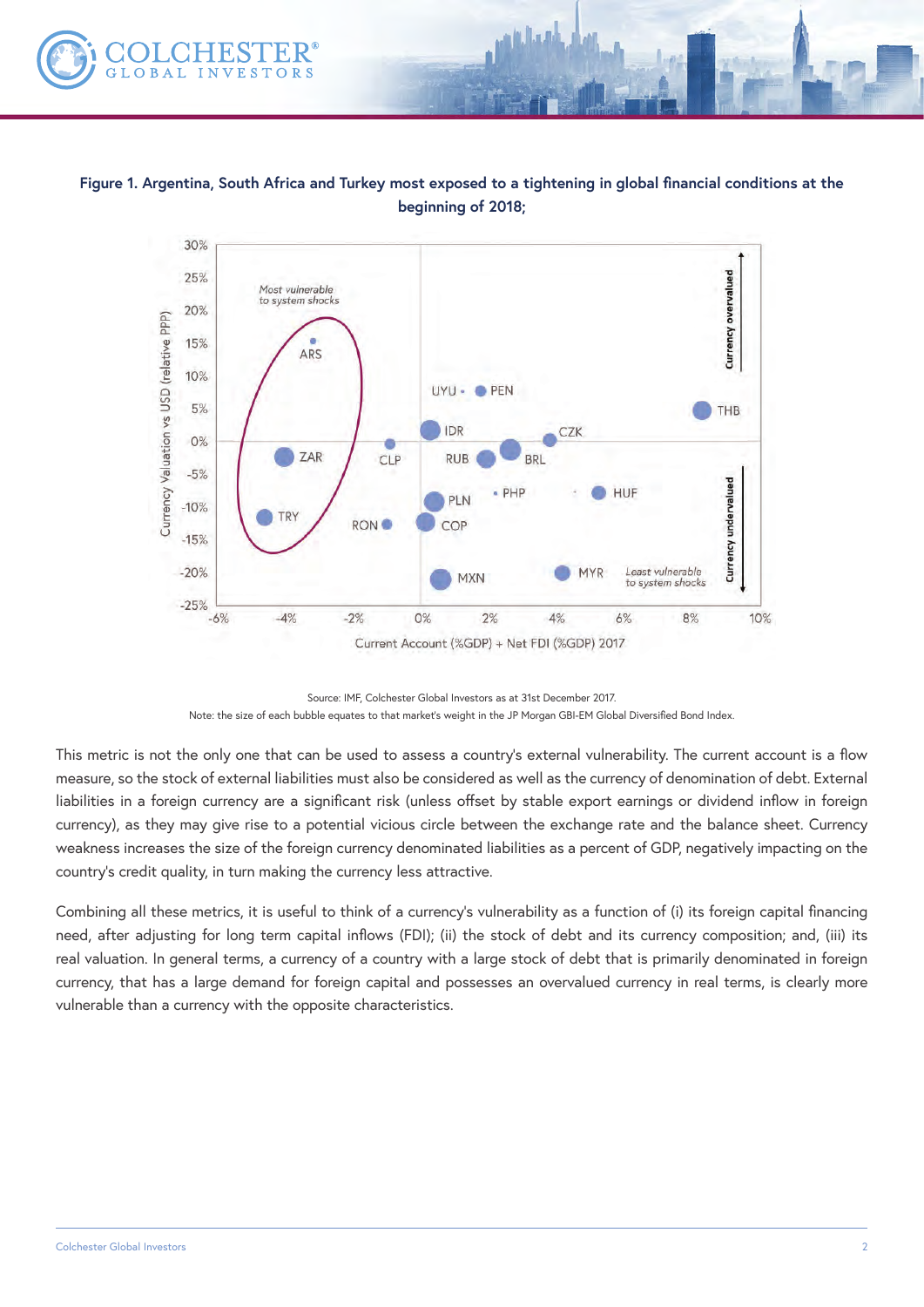



**Figure 2. Exchange Rate Change versus US dollar - 2018**

a Anga





Source: IMF, Colchester Global Investors as at 31st December 2018.

Note: the size of each bubble equates to that market's weight in the JP Morgan GBI-EM Global Diversified Bond Index.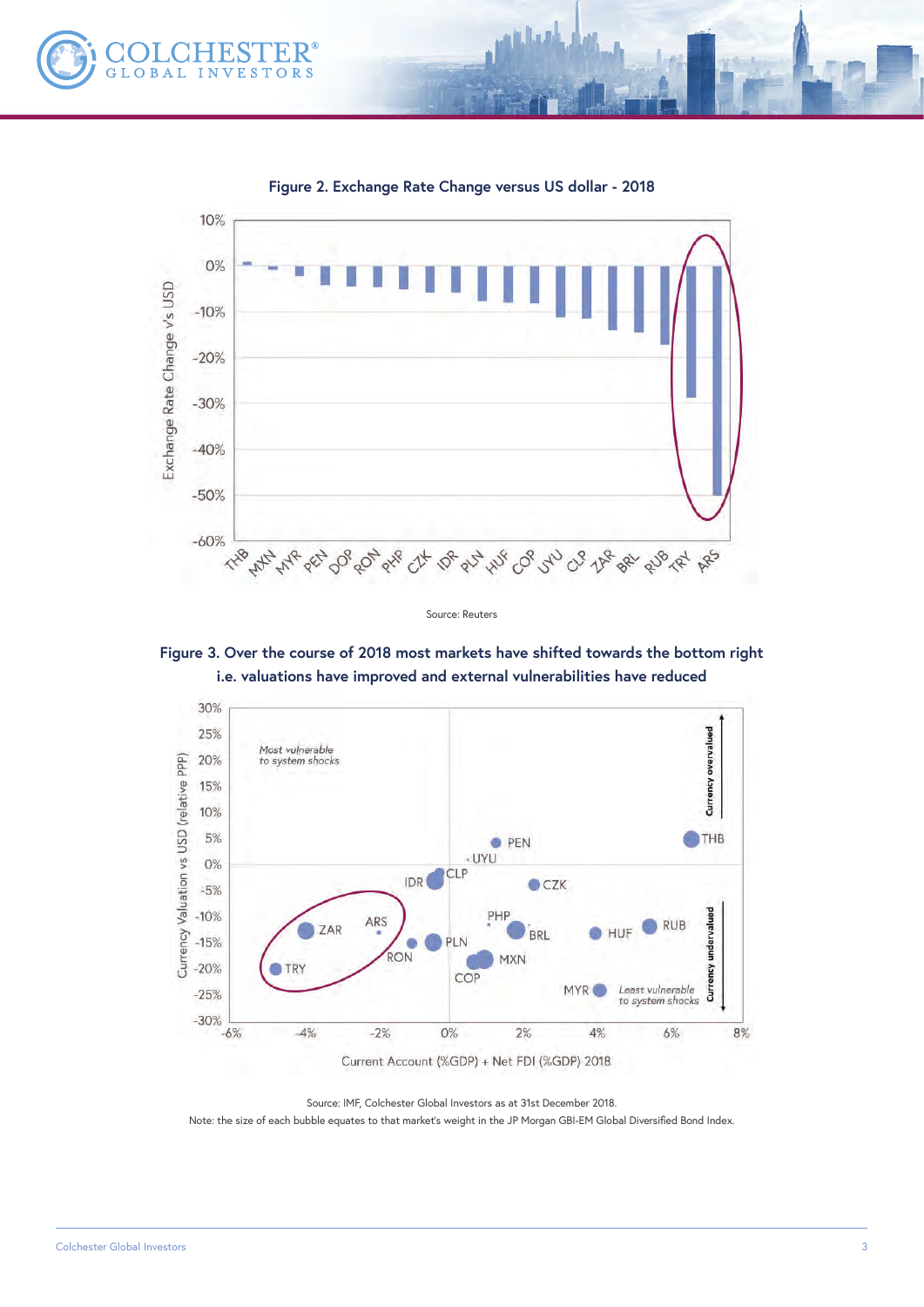

Figures 1 and 3 capture two of these elements and provide a useful insight into the potential exposure of various LMD currencies. Clearly the most vulnerable are those in the upper left, and the least vulnerable in the lower right quadrant. A review of these charts suggests emerging economies may not be as vulnerable as is perhaps widely assumed and their position has improved over 2018. Most EM countries shown in the charts are near balance or are exporting capital – in other words, they have little, or no need, for foreign capital. Turkey, South Africa and to a lesser extent, Argentina are the exceptions. Similarly, the currency depreciation that many countries experienced over 2018 has made their currencies more attractive and is likely to further improve their external balances going forward.

Currency fluctuations allow an economy to adjust to a changed economic environment. An undervalued currency that may arise in the aftermath of currency depreciation may be a catalyst for real economic shifts. Specifically, an undervalued currency makes a country's exports more competitive and domestic assets more attractive for foreign investors as well as making imports more expensive. Assuming the currency depreciation does not prompt inflation that subsequently erodes the competitiveness gain, the depreciation may partially alleviate the external vulnerability that triggered the currency sell-off in the first place. If we look at Turkey as an example, the current account has rapidly swung from deficit to surplus as the Lira weakened. The economy posted its highest current account surplus on record in October last year and the expectation for the full year 2019 is a deficit of only 1.4%, a significant improvement on the deficit of 5.6% of GDP in 2017. As a result, the Current Account plus Net FDI level in Figure 3 may currently be overstating the vulnerability of Turkey going forward.

# **What does it say about the future?**

Whilst emerging markets are having to adjust to a less favourable global environment with continued uncertainty about the pace of monetary tightening in the US and elsewhere, rising volatility and concerns around growing trade protectionism, the volatility and currency depreciation seen last year should not be seen as a harbinger of systemic crisis. On balance, most emerging markets should be able to withstand these more difficult conditions, especially those economies with flexible exchange rates, credible macroeconomic policies and independent institutions.

All of the currencies in the index with the exception of the Thai baht, weakened against the US dollar in 2018 (see Figure 2), leaving the weighted average real exchange rate of the index some 11% undervalued relative to the US dollar as at the end of December, compared to 6% undervalued at the end of 2017 (Colchester estimate). This has reduced their 'external' vulnerability, pushed more currencies down into the lower righthand quadrant of the preceding charts and made them more attractive (all else being the same).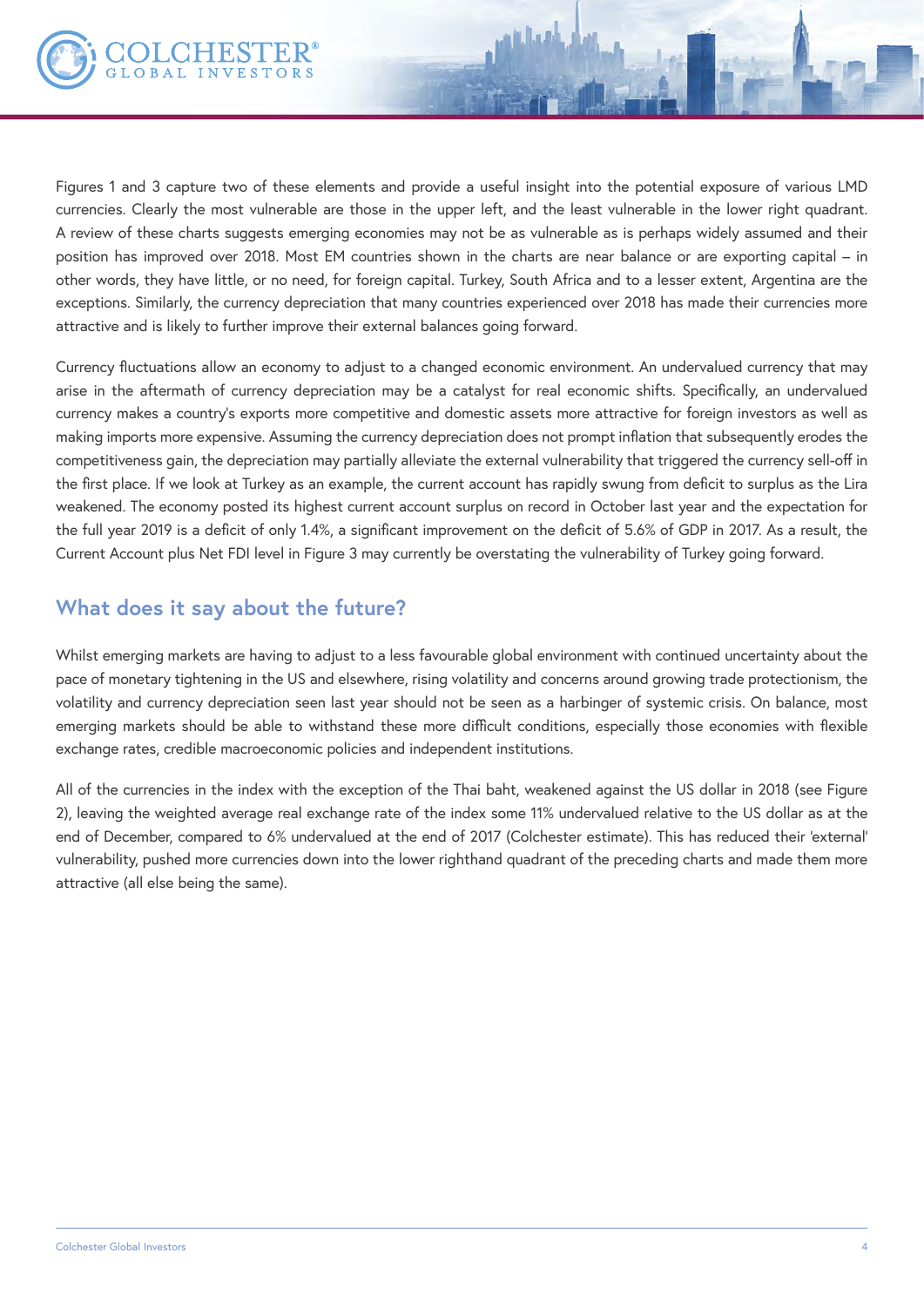

#### **IMPORTANT INFORMATION**

Unless otherwise stated, this document reflects Colchester's views and opinions as of the date of this document. Colchester makes no representation or warranty as to the accuracy or completeness of the information in this document and disclaims all liability for any direct, indirect, consequential or other losses or damages including loss of profits incurred by you or any third party that may arise from reliance on this document. Although Colchester has obtained the information and opinions in this document from sources which it deems to be reliable, Colchester makes no representation as to their accuracy or completeness.

This document may contain information obtained from third parties, including ratings from credit ratings agencies. Reproduction and distribution of third party content in any form is prohibited, except with the prior written permission of the related third party. Third party content providers do not endorse or recommend the securities or products discussed herein, nor do they guarantee the accuracy, completeness, timeliness or availability of any information, including ratings (negligent or otherwise), regardless of the cause, or for the results obtained from the use of such content. Third party content providers give no express or implied warranties, including, but not limited to, any warranties of merchantability or fitness for a particular purpose or use. Third party content providers shall not be liable for any direct, indirect, incidental, exemplary, compensatory, punitive, special or consequential damages, costs, expenses, legal fees, or losses (including lost income or profits and opportunity costs or losses caused by negligence) in connection with any use of their content, including ratings. Credit ratings are statements of opinions and are not statements of fact or recommendations to purchase, hold or sell securities. They do not address the suitability of securities or the suitability of securities for investment purposes, and should not be relied on as investment advice.

Nothing in this document should be construed as providing any type of investment or other advice. Neither should anything in this document be considered a solicitation, recommendation, endorsement or offer to purchase or sell any financial security or other financial instrument. This information is provided for indicative purposes only, and is supplied in good faith based on sources which we believe, but do not guarantee, to be accurate or complete as of the date of this document only and may be subject to change without notice.

This document is intended for professional use only and is not for public distribution. It may contain information that is privileged, confidential or exempt from disclosure under applicable law. If you have received this communication in error, please disregard and delete it and do not disseminate the contents to any other person.

## **Regulatory Information**

Colchester Global Investors Limited is authorised and regulated by the Financial Conduct Authority in the United Kingdom. Colchester Global Investors Limited is also registered with the Securities and Exchange Commission in the USA and is registered as a Commodity Trading Advisor and Commodity Pool Operator with the Commodity Futures Trading Commission.

Colchester Global Investors Inc. is a wholly owned subsidiary of Colchester Global Investors Limited. It is not permitted to provide investment advice or otherwise engage in a regulated activity.

Colchester Global Investors (Singapore) Pte. Ltd. holds a capital markets services licence in fund management issued by the Monetary Authority of Singapore. Colchester Global Investors (Singapore) Pte. Ltd. also holds an offshore discretionary investment management services licence issued by the Financial Services Commission of Korea.